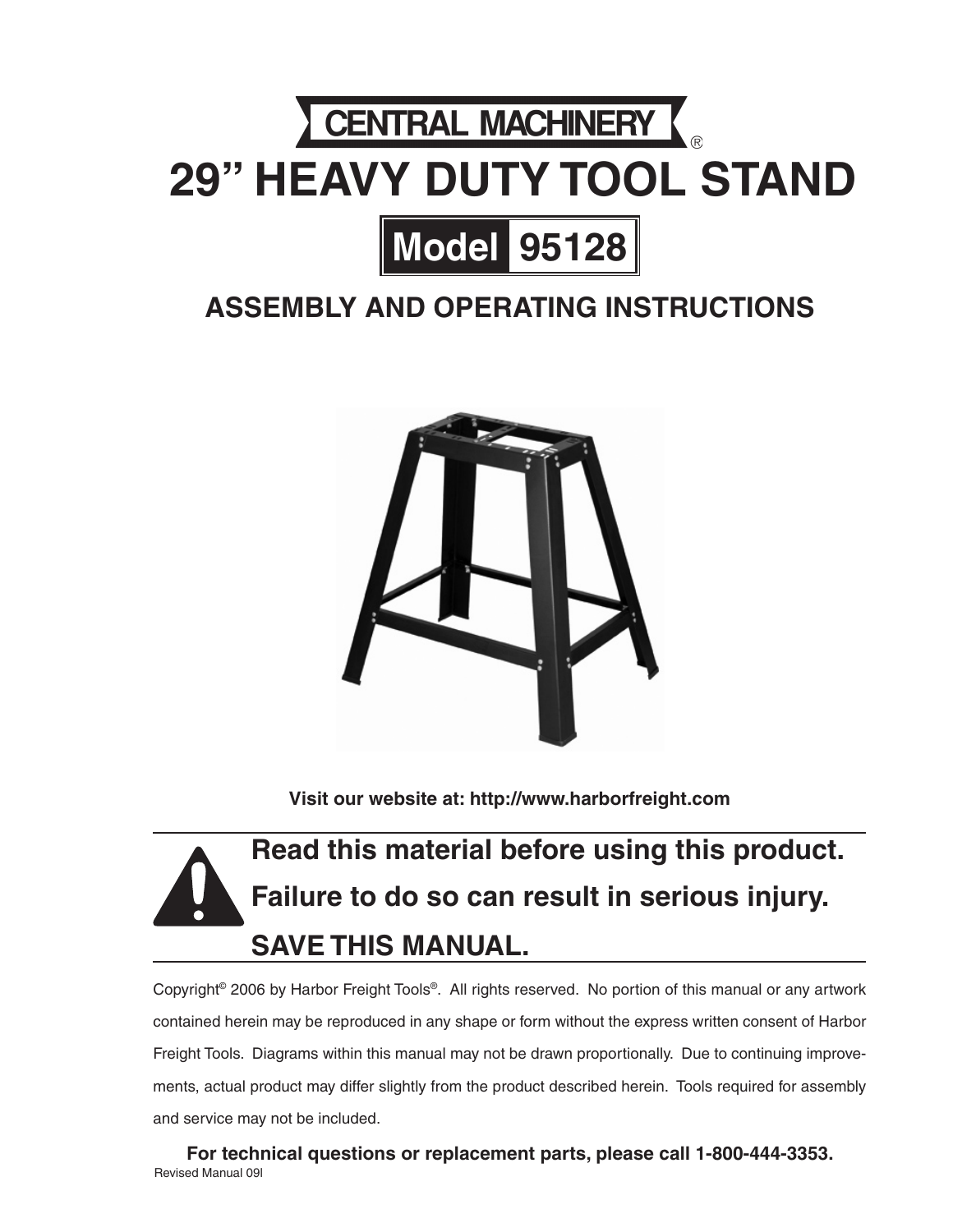### **SPECIFICATIONS**

| <b>ITEM</b>                 | <b>DESCRIPTION</b>                                                                                     |
|-----------------------------|--------------------------------------------------------------------------------------------------------|
| Construction                | Heavy Duty Formed & Stamped Alloy Sheet Steel; Black Pow-<br>der coated Finish & Zinc Plated Fasteners |
| <b>Overall Dimensions</b>   | 29-1/4"H x 30-1/2"L x 21-1/2"W                                                                         |
| <b>Stand Top Dimensions</b> | 18"L x 9-3-4"W (W/Adjustable Slots to Extend Width)                                                    |
| <b>Max Load Capacity</b>    | 300 Lbs.                                                                                               |
| Net Weight                  | 14 Lbs.                                                                                                |

#### **SAVE THIS MANUAL**

**You will need the manual for the safety warnings and precautions, assembly instructions, operating and maintenance procedures, parts list and diagram. Keep your invoice with this manual. Write the invoice number on the inside of the front cover. Keep the manual and invoice in a safe and dry place for future reference.**

#### **SAFETY WARNINGS AND PRECAUTIONS**

- 1. **Keep work area clean.** Cluttered areas invite injuries.
- 2. **Observe work area conditions.** Keep work area well lit.
- 3. **Supervise children around this product.** Do not allow children in the work area.
- 4. **Check for damaged parts.** Before using any product, any part that appears damaged should be carefully checked to determine that it will perform its intended function. Check for any broken or damaged parts and any other conditions that may affect its operation. Replace or repair damaged or worn parts immediately.
- 5. **Use safety equipment. Wear ANSI-approved safety impact eye goggles when assembling this product or when using machinery with this product.**
- 6. **Always check hardware and assembled parts after assembling.** All connections should be tight and hardware tightened.
- 7. **Do not overreach.** Keep proper footing and balance at all times when assembling or using this product.
- 8. **Stay Alert.** Watch what you are doing at all times. Use common sense.
- 9. **When using this product, remember do not expose power tools to rain or wet conditions.** Water entering a power tool will increase the risk of electric shock.
- 10. **When operating a power tool outside, use an outdoor extension cord marked "W-A" or "W".** These extension cords are rated for outdoor use, and reduce the risk of electric shock.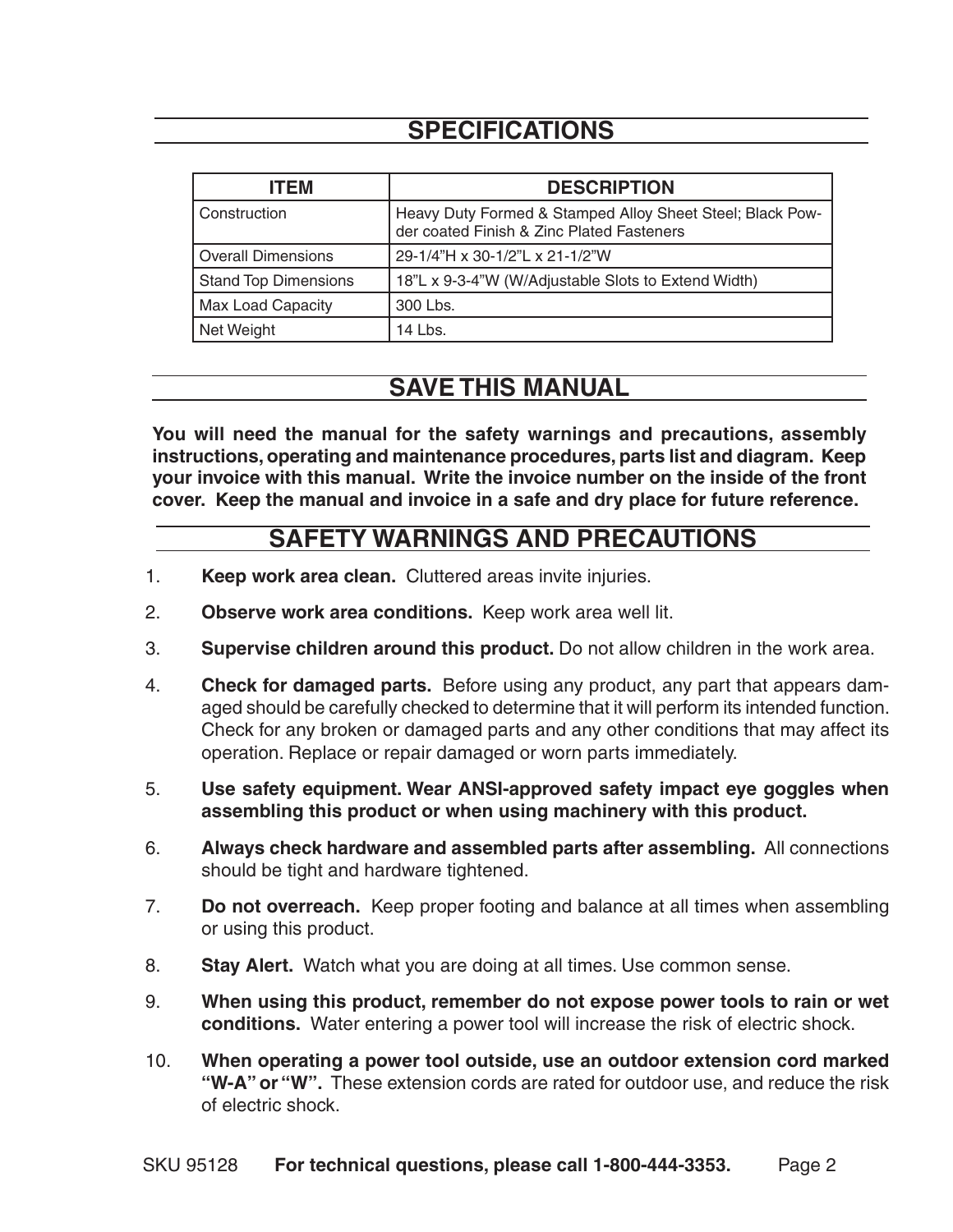- 11. **Do not modify this tool to perform a task for which it was not designed.** The correct equipment will do the job better and safer at the rate for which it is designed. Do not use small equipment, tools, or attachments to do the work of larger industrial equipment, tools, or attachments. Do not use this product for a purpose for which it was not intended.
- 12. **Use goggles or breathing protection** (not included) for mouth and nose during all jobs that cause dust, chips, fumes or sparks.
- 13. **Protect your hearing** when doing work causing a lot of noise. Use ear plugs (not included) if necessary.
- 14. **Use HEAVY DUTY work gloves** (not included) when working with tools and equipment
- 15. **Never allow inexperienced personnel to work** with your equipment and tools without instructions and/or supervision.
- 16. **Do not stand on top of the Heavy Duty Tool Stand.**
- 17. **Do not exceed the Tool Stand's maximum weight capacity. (300 lbs.)**
- 18. **Do not let children stand on or play with the Heavy Duty Tool Stand.**
- 19. **Always use the Tool Stand on a flat, level surface** t**hat is able to withstand the weight of the Tool Stand and the weight of the objects on the Tool Stand.**

#### 20. **Save these instructions.**

WARNING: The warnings, cautions, and instructions discussed in this instruction manual cannot cover all possible conditions and situations that may occur. It must be understood by the operator that common sense and caution are factors which cannot be built into this product, but must be supplied by the operator.

**WARNING:** Some dust created by power sanding, sawing, grinding, drilling, and other construction activities, contains chemicals known [to the State of California] to cause cancer, birth defects or other reproductive harm. Some examples of these chemicals are:

Lead from lead-based paints

Crystalline silica from bricks and cement or other masonry products

Arsenic and chromium from chemically treated lumber

Your risk from these exposures varies, depending on how often you do this type of work. To reduce your exposure to these chemicals: work in a well ventilated area, and work with approved safety equipment, such as those dust masks that are specially designed to filter out microscopic particles. (California Health & Safety Code § 25249.5, et seq.)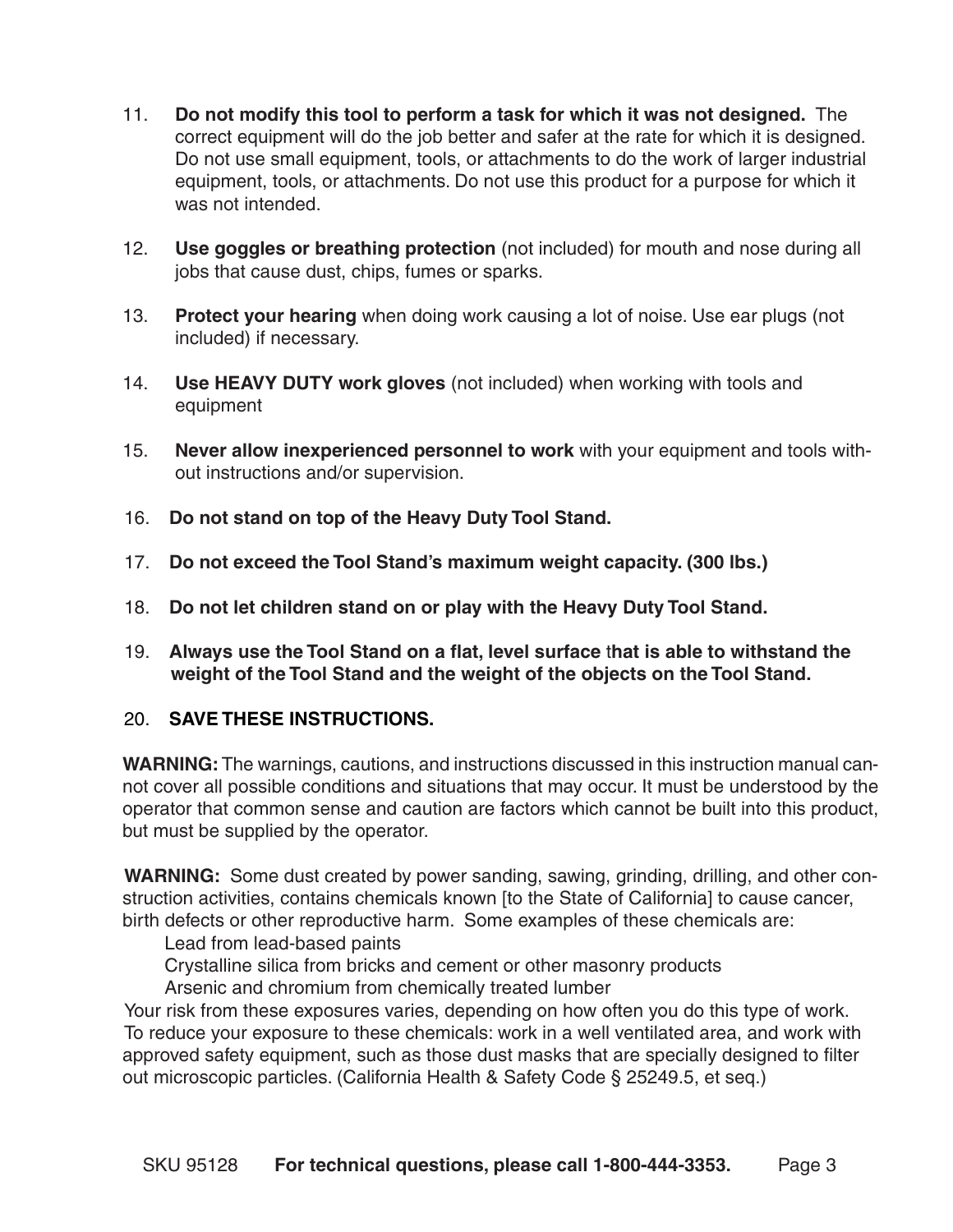#### **Unpacking**

When unpacking this product check to make sure that all parts are included as shown in the parts list. If any parts are missing or broken, please call Harbor Freight Tools at the number below.

### **hardware specification**

Hardware to mount power tools to the Heavy Duty Tool Stand are not supplied. The recommended minimum size of mounting hardware is listed below. As a guide, actual sizes may depend on tool base thickness.

|                       | <b>Scroll Saw</b>             | <b>Miter Saw</b> | <b>Drill Presses</b>        |
|-----------------------|-------------------------------|------------------|-----------------------------|
|                       | <b>Band Saw</b>               | Joiner-Planer    |                             |
|                       | Sander                        |                  |                             |
| <b>Hex Head Bolts</b> | $1/4 - 20 \times 1 - / 2$ (4) |                  | $5/16 - 1/8 \times 2 - 1/2$ |
| <b>Flat Washers</b>   | 1/4 I.D. 3/4 O.D,             |                  | 5/16 I.D. 7/8 O.D.          |
| <b>Hex Nuts</b>       | $1/4 - 20$                    |                  | $5/16-18$                   |

Depending on the tool you are mounting, the drawings on page 5 through 9 show assembly according to the Top Braces for that particular tool. *Note:* The tool description is at the top of each drawing. This will identify the tool to be mounted for that configuration.

#### **universal bench power tools**

Fits the Following 29" Heavy Duty Tool Stand

 8" Drill Press 4-1/8" Jointer Planer 9" Drill Press 13" Scroll Saw 10" Drill Press 15" Scroll Saw 10" Band Saw 16" Scroll Saw 12" Band Saw 10" Miter Saw 4" Belt & 6" Disc Sander (not for all models)

In the event your machine does not fit, simply put plywood or particle board on the surface of the Top Braces (8, 9, 10 & 11).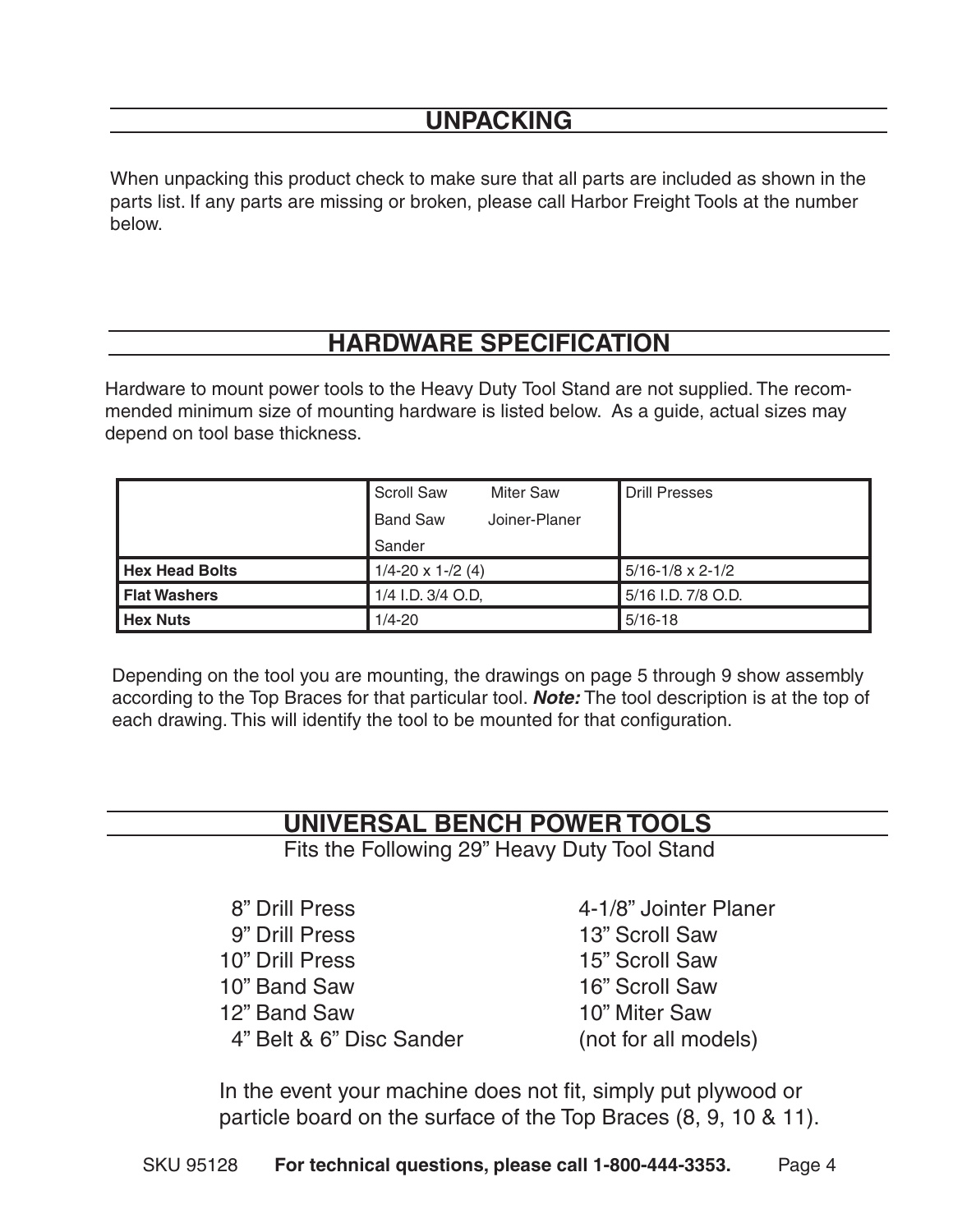### **Tool Stand Assembly**

### **Step 1**

- 1. Install one Rubber Sleeve (1) onto each Leg (2). *See Figure 1.*
- 2. Assemble front and rear sections, as shown in *Figure 1* below. Insert the Carriage Bolts (4) through the Legs (2), through the Braces and then into the retractable slots. Fasten each piece with a Washer (5) and Hex Nut (6). Tighten the Nut.
- 3. Assemble the two Top Sides (8) to the Top Front & Rear Braces (9 & 11) *See Figure 1*  below.

### **Step 2**

- 1. Assemble this step according to the configuration of the tool you are mounting. *See Figure 1.*
- 2. Once you have everything assembled, be sure to tighten all hardware securely.

**CONFIGURATION FOR 13" scroll saw • 16" scroll saw • 12" band saw**



#### **Figure 1**

### **Step 3**

1. In some cases the Top Cross Brace (10) will change positions depending on the tool you are mounting. Assemble according to the configuration of the drawing pertaining the tool you are using. *See Figure 1.*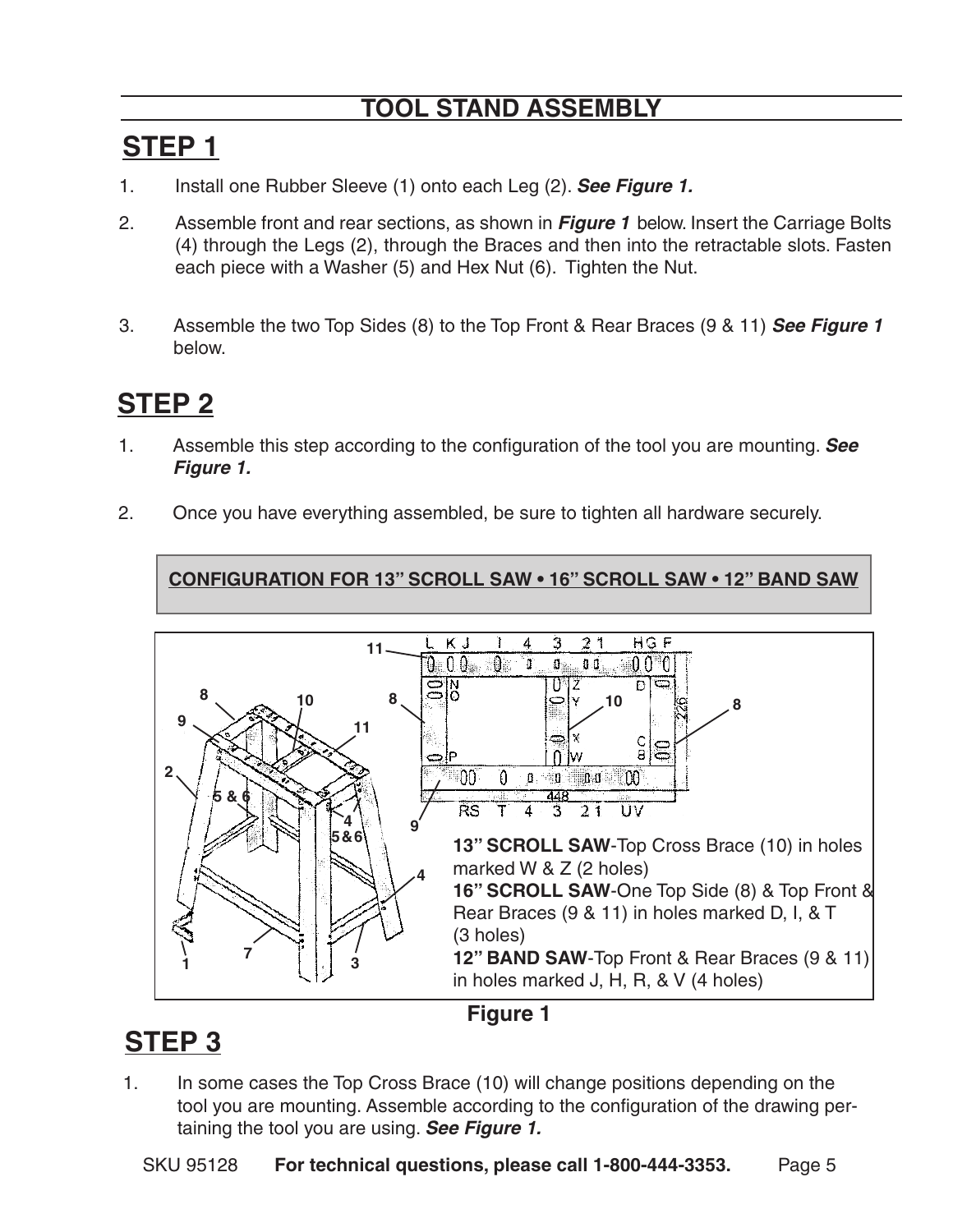#### **CONFIGURATION FOR 4" BELT & 6" DISC SANDER • 15" SCROLL SAW • 10" MITER SAW**





### **Step 3**

1. In some cases the Top Cross Brace (10) will change positions depending on the tool you are mounting. Assemble according to the configuration of the drawing pertaining the tool you are using. *See Figure 2.*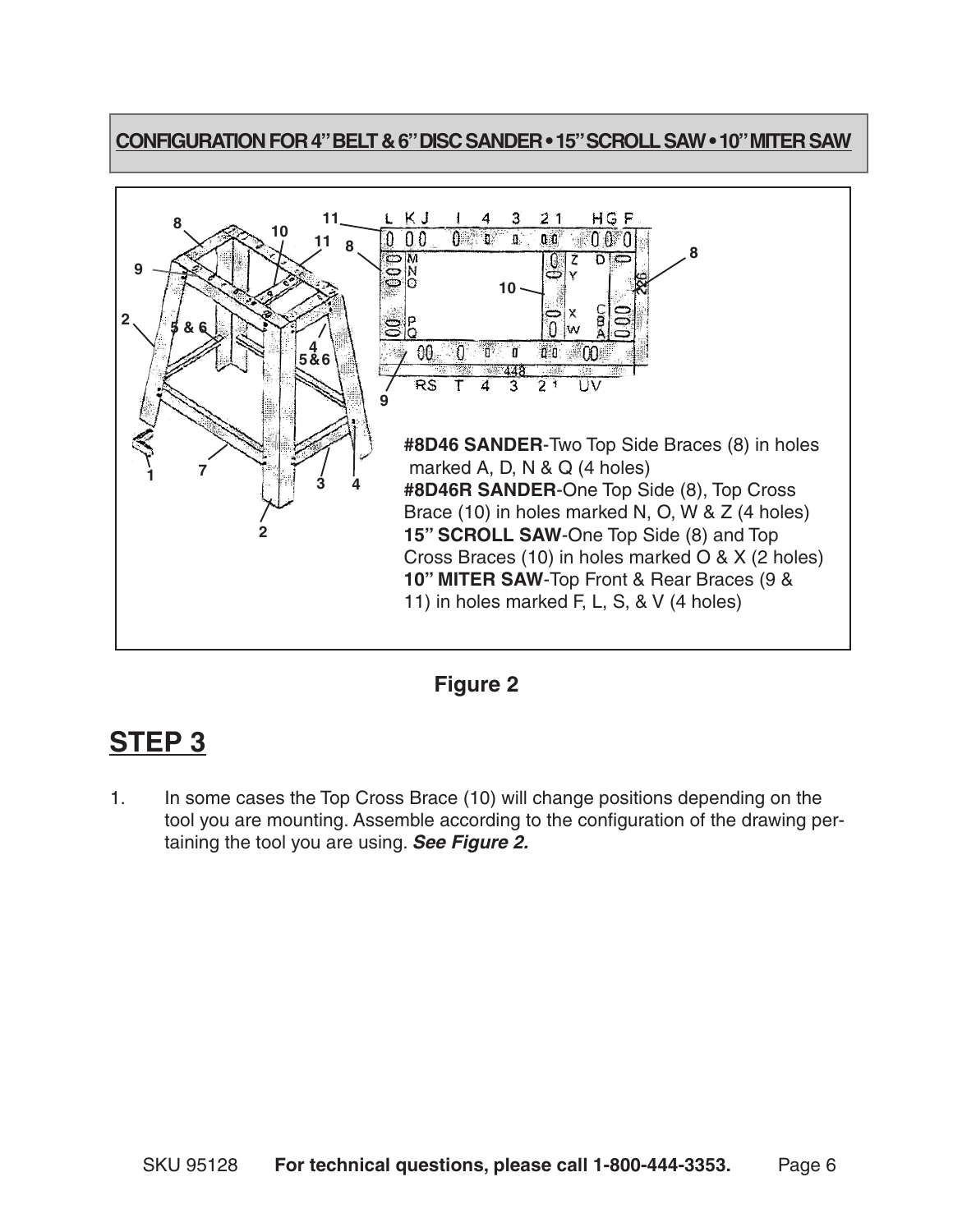



### **Step 3**

1. In some cases the Top Cross Brace (10) will change positions depending on the tool you are mounting. Assemble according to the configuration of the drawing pertaining the tool you are using. *See Figure 3.*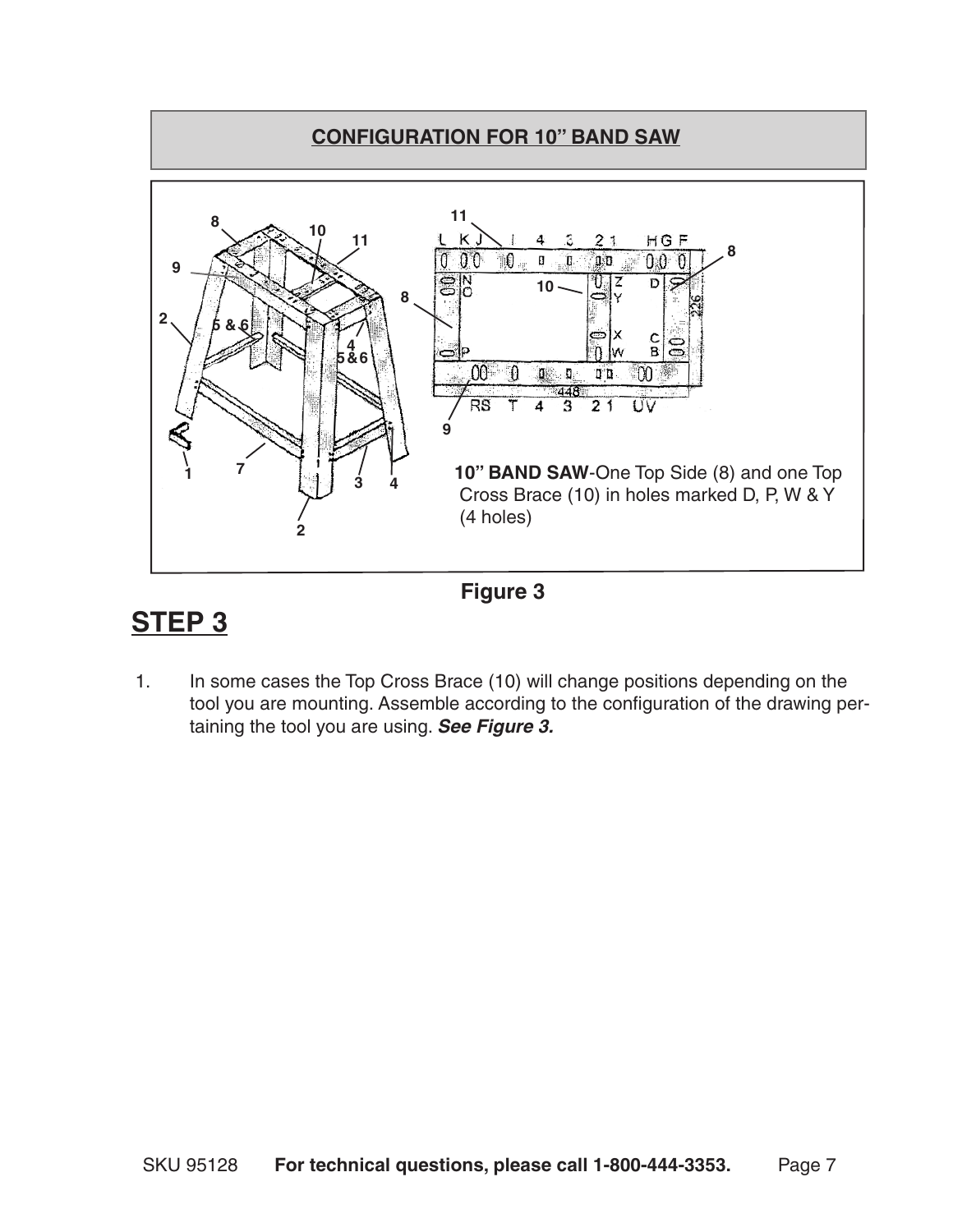



3. In some cases the Top Cross Brace (10) will change positions depending on the tool you are mounting. Assemble according to the configuration of the drawing pertaining the tool you are using. *See Figure 4.*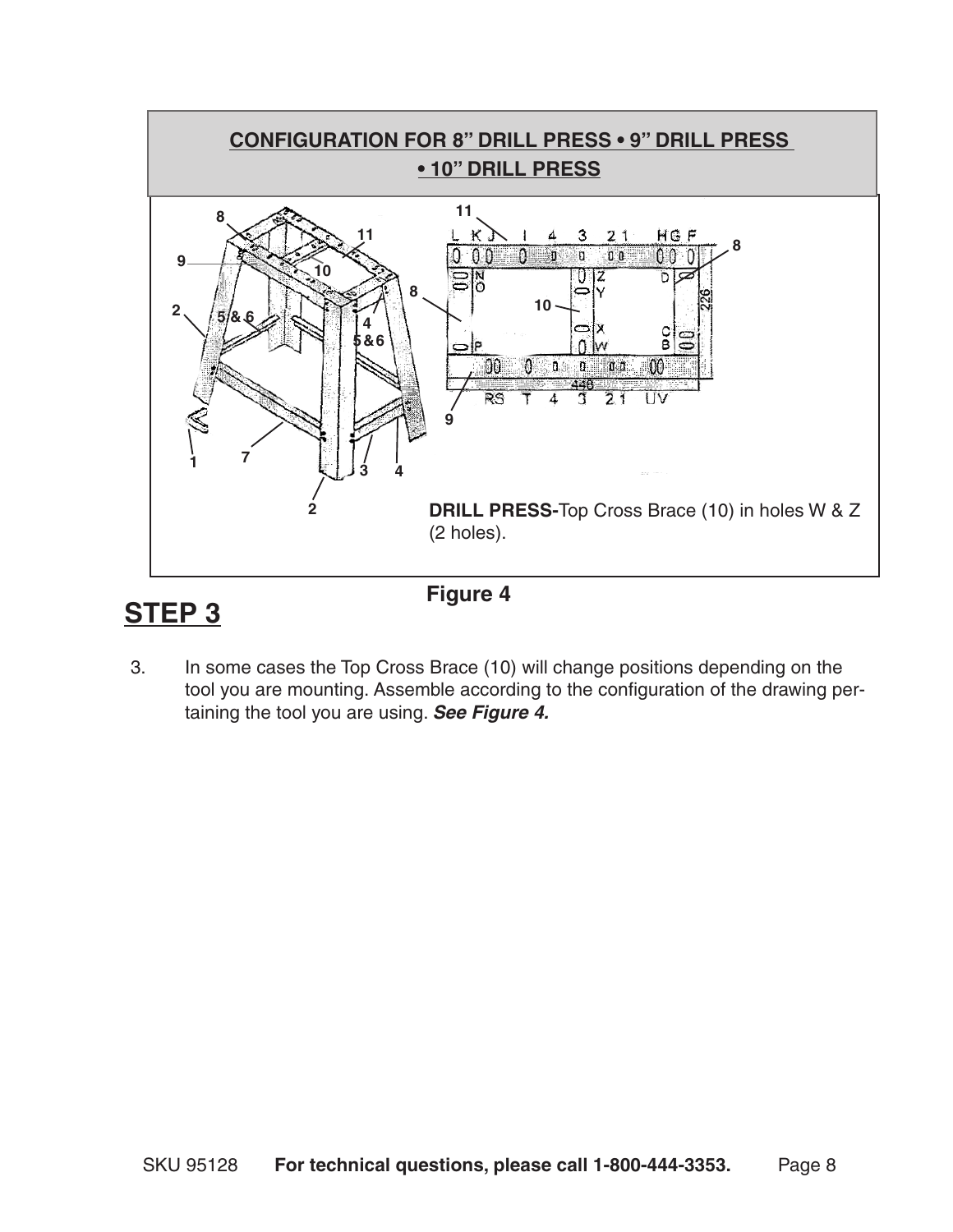#### **CONFIGURATION FOR 4-1/8" JOINTER-PLANER**



**Figure 5**

#### **MAINTENANCE**

- 1. Wipe down Tool Stand after each use with a dry cloth and store in a secure place.
- 2. If any oil or grease is on the Tool Stand, clean with a cleaning solvent and wipe area dry.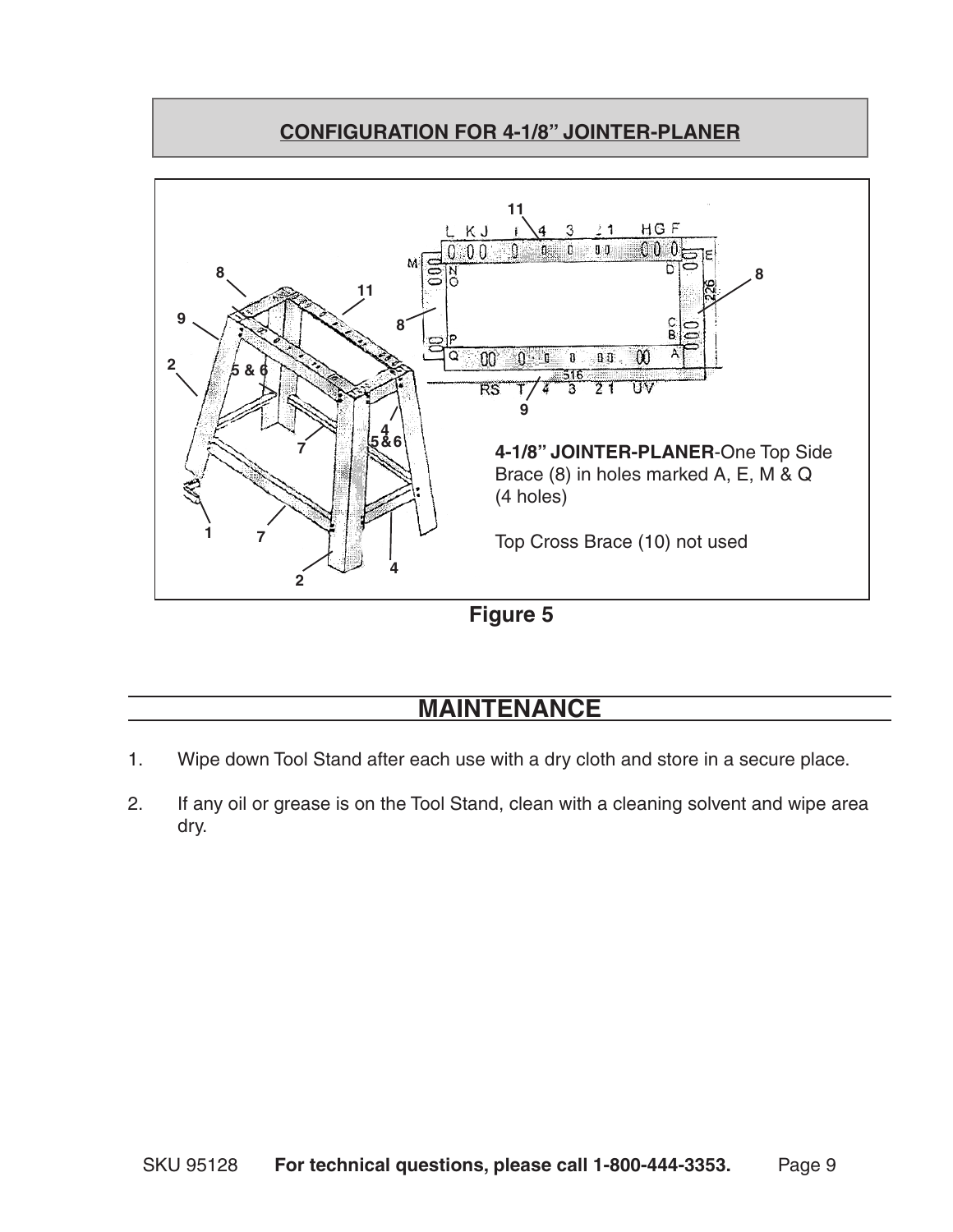### **Parts Identification**

| Part#          | <b>Description</b>        | Qty. |
|----------------|---------------------------|------|
|                | Rubber Sleeve "L"         | 4    |
| 2              | Leg                       | 4    |
| 3              | <b>Bottom Side Brace</b>  | 2    |
| 4              | Carriage bolt M6 x 1.0-12 | 34   |
| 5              | Flat Washer 5/16          | 34   |
| 6              | Hex Nut $6 \times 1.0$    | 34   |
| $\overline{7}$ | Bottom Front & Rear Brace | 2    |
| 8              | <b>Top Side Brace</b>     |      |
| 9              | <b>Top Front Brace</b>    |      |
| 10             | <b>Top Cross Brace</b>    |      |
| 11             | <b>Top Rear Brace</b>     |      |



#### **PLEASE READ THE FOLLOWING CAREFULLY**

THE MANUFACTURER AND/OR DISTRIBUTOR HAS PROVIDED THE PARTS DIAGRAM IN THIS MANUAL AS A REFERENCE TOOL ONLY. NEITHER THE MANUFACTURER NOR DISTRIBUTOR MAKES ANY REPRESENTA-TION OR WARRANTY OF ANY KIND TO THE BUYER THAT HE OR SHE IS QUALIFIED TO MAKE ANY REPAIRS TO THE PRODUCT OR THAT HE OR SHE IS QUALIFIED TO REPLACE ANY PARTS OF THE PRODUCT. IN FACT, THE MANUFACTURER AND/OR DISTRIBUTOR EXPRESSLY STATES THAT ALL REPAIRS AND PARTS REPLACEMENTS SHOULD BE UNDERTAKEN BY CERTIFIED AND LICENSED TECHNICIANS AND NOT BY THE BUYER. THE BUYER ASSUMES ALL RISK AND LIABILITY ARISING OUT OF HIS OR HER REPAIRS TO THE ORIGINAL PRODUCT OR REPLACEMENT PARTS THERETO, OR ARISING OUT OF HIS OR HER INSTAL-LATION OF REPLACEMENT PARTS THERETO.